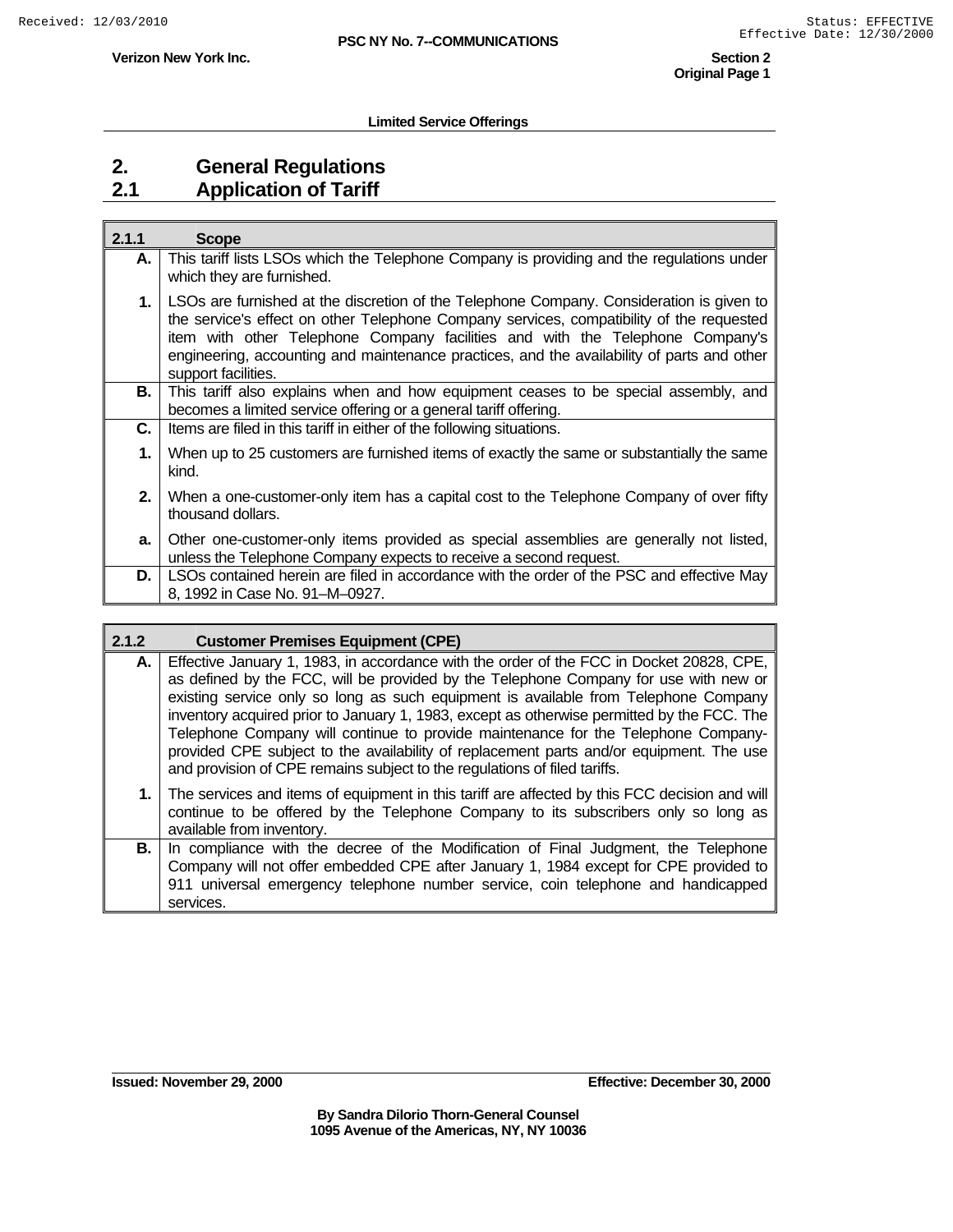**Original Page 1.1** 

### **Limited Service Offerings**

# **2. General Regulations 2.1 Application of Tariff**

**Verizon New York Inc.** 

| 2.1.3 | <b>Services Transferred to the Product Guide</b>                                                                                                                            |     |
|-------|-----------------------------------------------------------------------------------------------------------------------------------------------------------------------------|-----|
| А.    | Pursuant to the provisions of § 92-g of the New York Public Service Law, Verizon New                                                                                        |     |
|       | York Inc. ("Verizon" or "the Company") will be transferring certain services listed in this                                                                                 |     |
|       | Tariff and in other Verizon Tariffs to the Company's online Product Guide (the "Guide"),                                                                                    |     |
|       | along with relevant general regulations relating to those services. The fact that a                                                                                         |     |
|       | particular service has not been transferred from a Verizon tariff to the Guide does not                                                                                     |     |
|       | necessarily mean that it is not eligible for such a transfer or that it will not be<br>transferred at some point in the future. From time to time, new products or services |     |
|       | may be added to the Guide, existing products or services may be removed, and the                                                                                            |     |
|       | terms and conditions of any offering, including price, may change. When it becomes                                                                                          |     |
|       | effective, the Guide will be available at                                                                                                                                   |     |
|       | http://www.verizon.com/tariffs/Sections.aspx?docnum=NYVICA0&type=T&sch=Y&se=                                                                                                |     |
|       | Y&att=N&typename=IT&tims Status=E&entity=VI.                                                                                                                                |     |
| В.    | Unless otherwise provided by contract between the customer and the Company, by                                                                                              | (N) |
|       | purchasing a service after it is included in the Guide, or by continuing to purchase or                                                                                     |     |
|       | utilize a service originally included in this Tariff or in any other Verizon Tariff, after the                                                                              |     |
|       | service is transferred to the Guide, a purchaser agrees to the applicable terms and                                                                                         |     |
|       | conditions, including price, set forth in the Guide, as those terms and conditions may                                                                                      |     |
|       | change from time to time. Terms and conditions, including price, set forth in Verizon's                                                                                     |     |
|       | Tariffs will no longer apply to products after their transfer to the Guide.                                                                                                 |     |
| C.    | Any carriers that concurred in this Tariff, in whole or in part, prior to the initial date on                                                                               |     |
|       | which services were transferred to the Guide will be deemed to have concurred in the                                                                                        |     |
|       | corresponding provisions in the Guide, subject to any subsequent withdrawal or                                                                                              |     |
|       | modification by such carriers of their concurrences.                                                                                                                        |     |